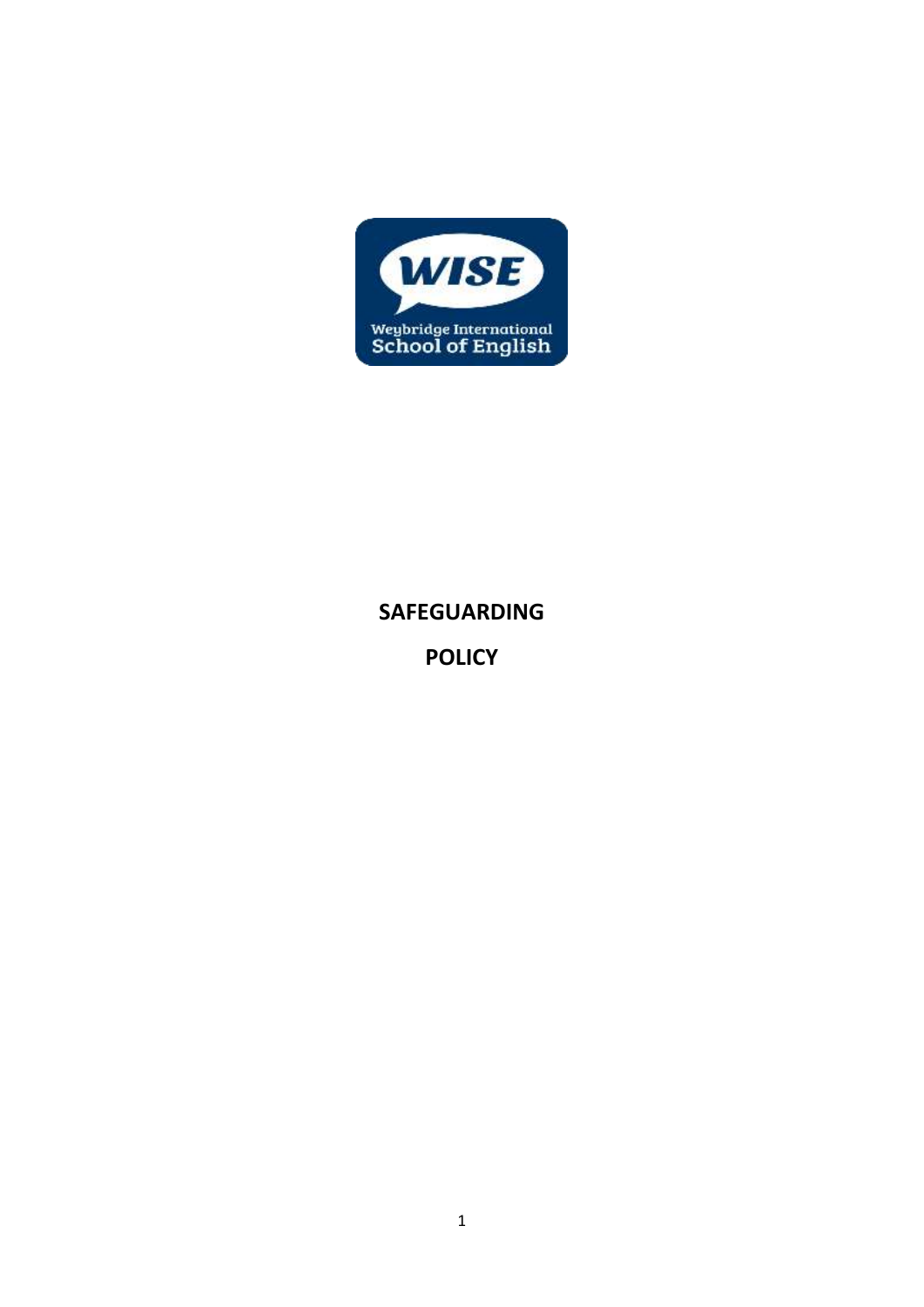## **Safeguarding and Child Protection Policy**

Weybridge International School of English believe that it is unacceptable for a child or young person to experience abuse of any kind and recognises its responsibility to safeguard the welfare of all children and young people, by a commitment to practice, which protects them.

"Everyone who works with children has a responsibility for keeping them safe. No single practitioner can have a picture of a child's needs and circumstances and, if children and families are to receive the right help at the right time, everyone who comes into contact with them has a role to play in identifying concerns, sharing information and taking prompt action." **Working Together to Safeguard Children 2018.**

## **The aim of the policy:**

- Provide guidance on procedures for staff if they suspect a child or young person may be experiencing or be at risk of harm
- To promote and prioritise the safety and wellbeing of young people and children under 18, who receive teaching or tutoring services
- Provide assurance to parents, carers and other parties that we take reasonable steps to manage risks and keep children safe
- Ensure that everyone understands their roles and responsibilities in respect of safeguarding and is provided with the necessary information, training and support on safeguarding matters
- Prevent the employment of individuals in work with children where they have been barred by the DBS or are an unacceptable risk to vulnerable groups
- Ensure that appropriate action is taken in the event of any allegations or suspicions regarding harm to children

#### **Purpose of the policy**

To ensure that all members of WISE are aware:

- It is a mandatory requirement that everyone is aware of their responsibilities in relation to safeguarding and child protection
- Procedures should be followed if they have a cause for concern
- How to report concerns or suspicions
- Where to go to find additional information regarding safeguarding
- Key indicators relating to child abuse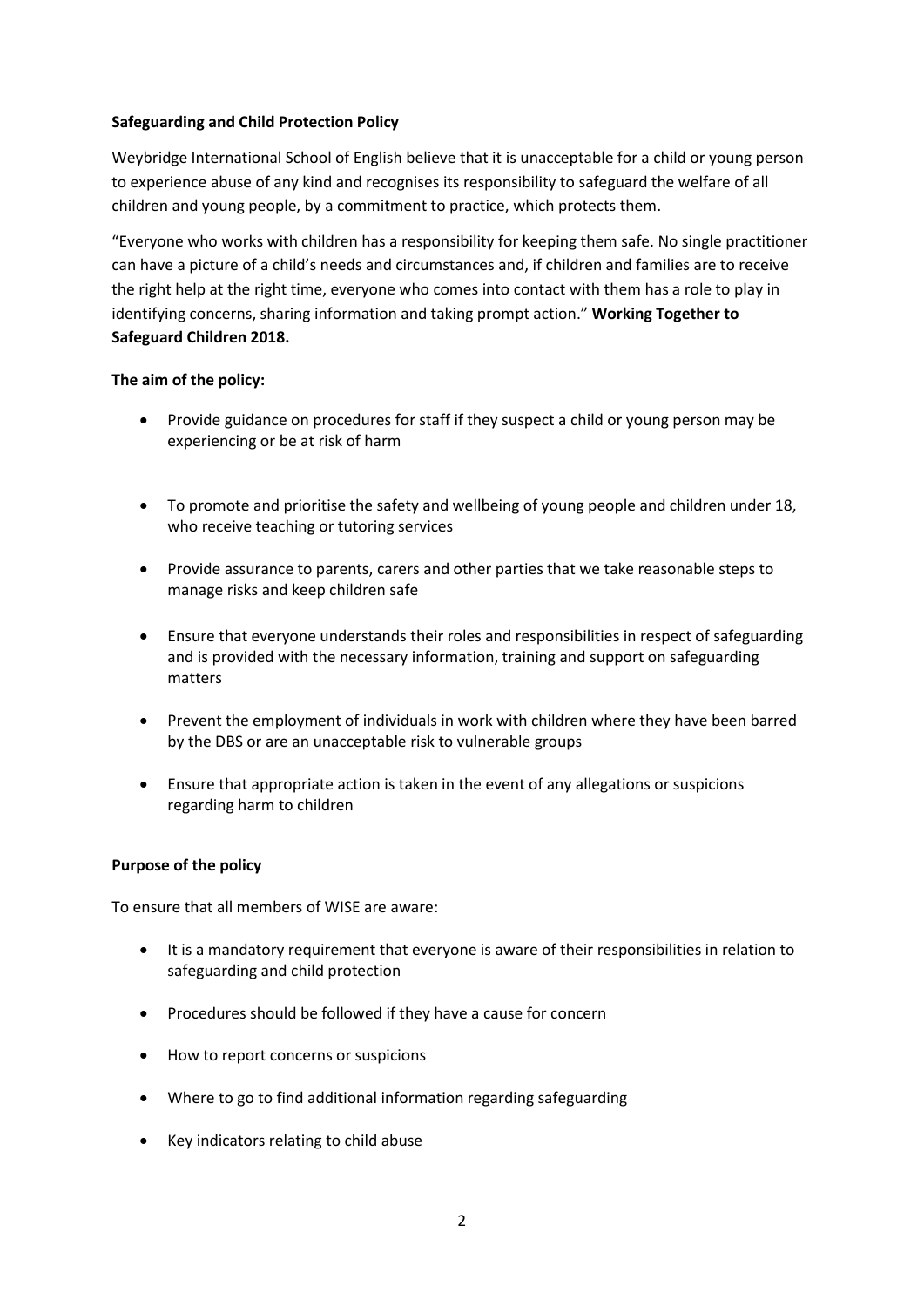## **Child Protection Policy**

This policy applies to all staff and anyone working on behalf of Weybridge International School.

#### **Legal framework**

This policy has been drawn up based on law and guidance that seeks to protect children namely:

Children's Act 1989 United Convention of the Rights of the Child 1991 Data Protection Act 1998 Education Act 2002 Sexual Offences Act 2003 Female genital mutilation act 2003 Children Act 2004 Protection of Freedoms Act 2012 Anti -social Behaviour, Crime and Policing Act 2015 Counter Terrorism and Security Act 2015 Children and Social Work Act 2017 Keeping Children Safe 2018 Working together to Safeguard children Relevant government guidance on safeguarding children (Elmbridge Borough Council)

## **We recognise that:**

- All staff have responsibility for safeguarding children at WISE
- Children, regardless of age, disability, gender, racial heritage, religious belief, sexual orientation or identity, have a right to equal protection from all types of harm or abusive behaviour
- Some children are additionally vulnerable because of the impact of previous experiences, their level of dependency, communication needs or other issue
- Working in partnership with children, young people, their parents and other agencies is essential in promoting young people's welfare

#### **We seek to safeguard children by:**

- Valuing them, listening to and respecting them
- Adopting child protection practices through procedures and a code of conduct for staff
- Developing and implementing an effective e-safety policy and related procedures
- Providing effective management for staff and volunteers through supervision, support and training
- Sharing information about child protection and good practice with children, parents, staff and volunteers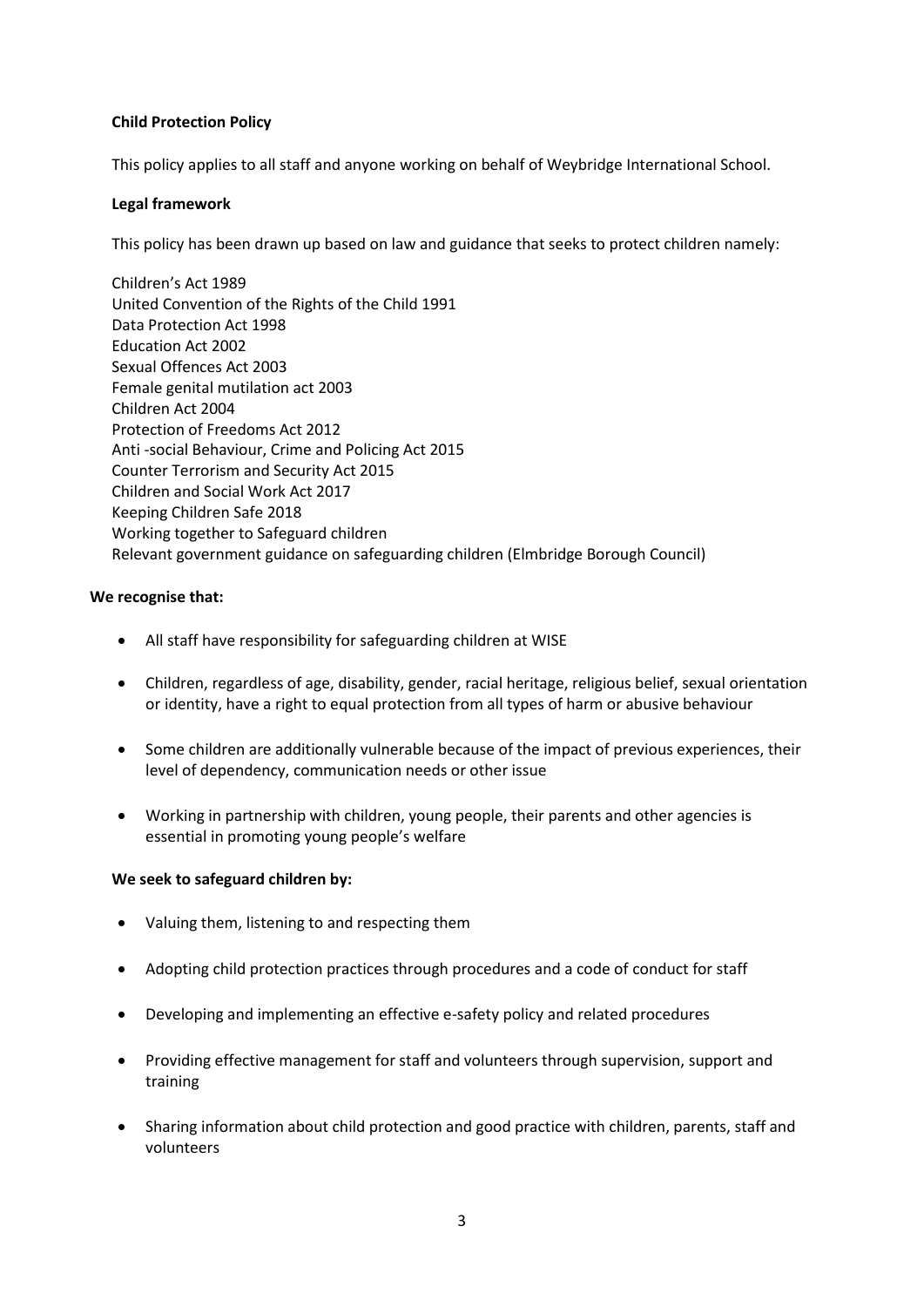#### **Role of teacher or tutor**

- Act immediately if worried and through written form as detailed below
- Provide a safe environment in which children can learn
- Access Support and advice from the designated safeguarding lead
- Identify signs of abuse and concerns early
- Provide help
- Prevent concerns escalating
- Follow referral process
- **Maintain an attitude 'it can happen here'**

#### **Teachers and tutors need to understand**

- The role of the designated lead
- The Code of Conduct Policy which supports the safeguarding policy
- The safeguarding response to children who go missing. Steps outlined in the Code of Conduct.

#### **Information Sharing**

Essential for early identification of need, assessment and provision to keep children safe. It is also important for the identification of patterns of behaviour. Fears about sharing information must not be allowed to stand in the way of the need to promote welfare and protect the safety of children.

#### **Designated Safeguarding Lead**

Rowan Johnson is the designated safeguarding lead and has knowledge and skills in recognising and acting on child protection concerns. The deputy leads are Amanda Thorogood and Liz Denham. The designated lead will act as a source of expertise and advice and is responsible for coordinating action within the school and liaising with staff and other agencies.

The designated Safeguarding Lead will act swiftly and make appropriate referrals to the Local Authority Designated Officer where an allegation is made that a member of staff has committed an offence against a child, harmed a child, or acted in a way that calls into question their suitability for working with children.

All members of staff and volunteers who have a suspicion or concern that a child may be suffering, or may be at risk of suffering significant harm, refer such concerns to the Designated Safeguarding Lead, who will refer on to Children's Social Care Assessment and Joint Investigation Service.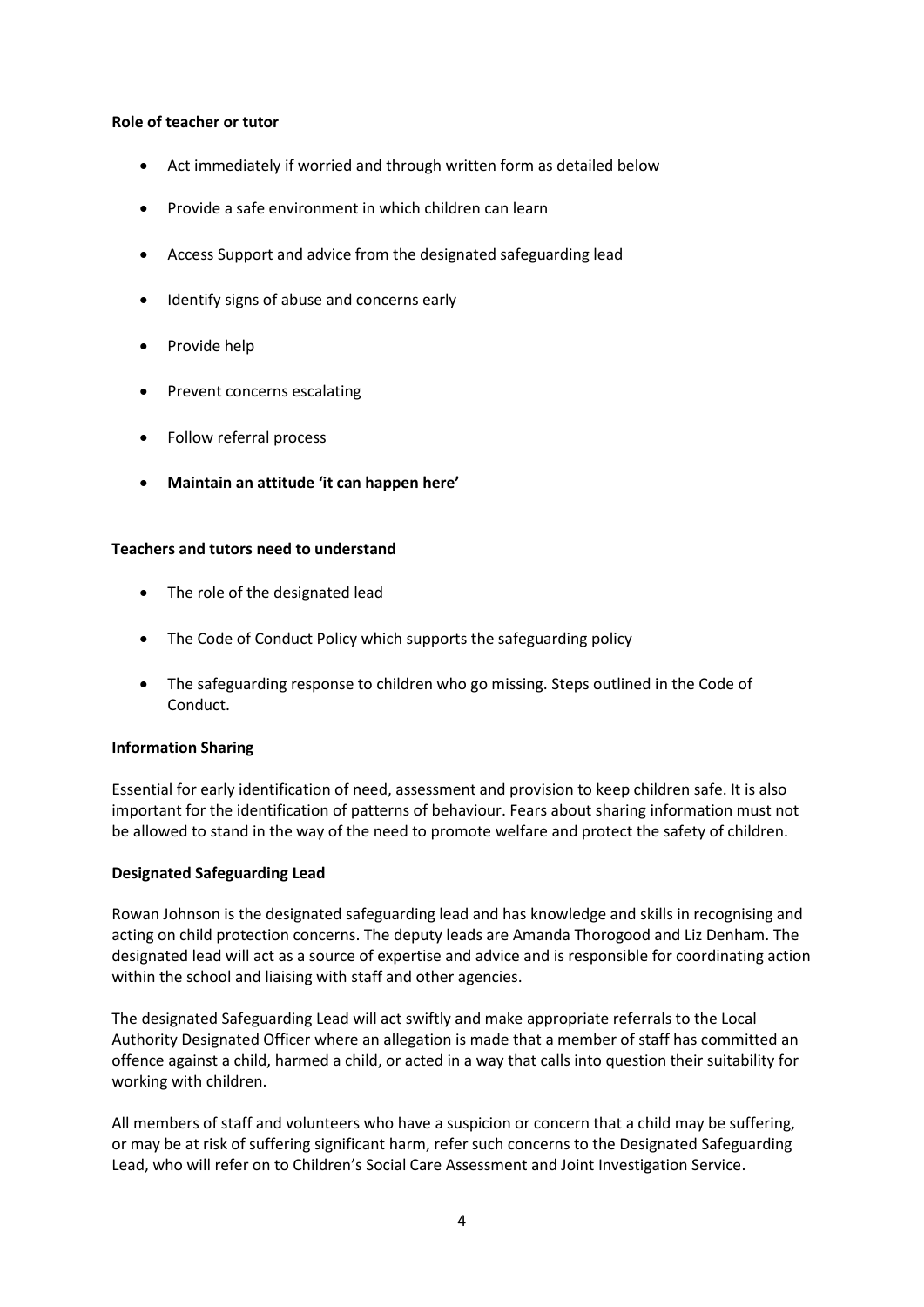# **Recruitment**

WISE will ensure through the recruitment and selection of tutors and teachers that all people who work in our school are suitable to work with children. Teachers are carefully selected and screened. Specific mandatory questions will be asked including any reason why the prospective teacher should not be employed or work with children.

WISE will have had sight of an applicant's:

- Birth certificate, passport and/or driving licence
- Academic qualifications, to ensure that qualifications are genuine
- Professional and character references prior to offering employment
- Satisfy conditions as to health and physical capacity
- Previous employment history and any gaps accounted for Is disabled and has specific additional needs
- Has special educational needs (whether or not they have a statutory education, health and care plan

#### **DBS Checks**

We ensure all staff are DBS checked prior to employment with a WISE Advanced DBS check. DBS checks are undertaken on existing employees after 3 years

#### **Children who may require help**

If early help is required, the Designated Lead will lead on liaising with other agencies and set up an inter-agency assessment.

## **Any child may benefit from early help, but WISE should be particularly alert to the potential need for early help for a child who:**

- Is a young carer
- Is showing signs of being drawn in to anti-social or criminal behaviour, including gang involvement and association with organised crime groups
- Is frequently missing/goes missing from care or from home
- Is misusing drugs or alcohol themselves
- Is at risk of modern slavery, trafficking or exploitation
- Is in a family circumstance presenting challenges for the child, such as substance abuse, adult mental health problems or domestic abuse
- Has returned home to their family from care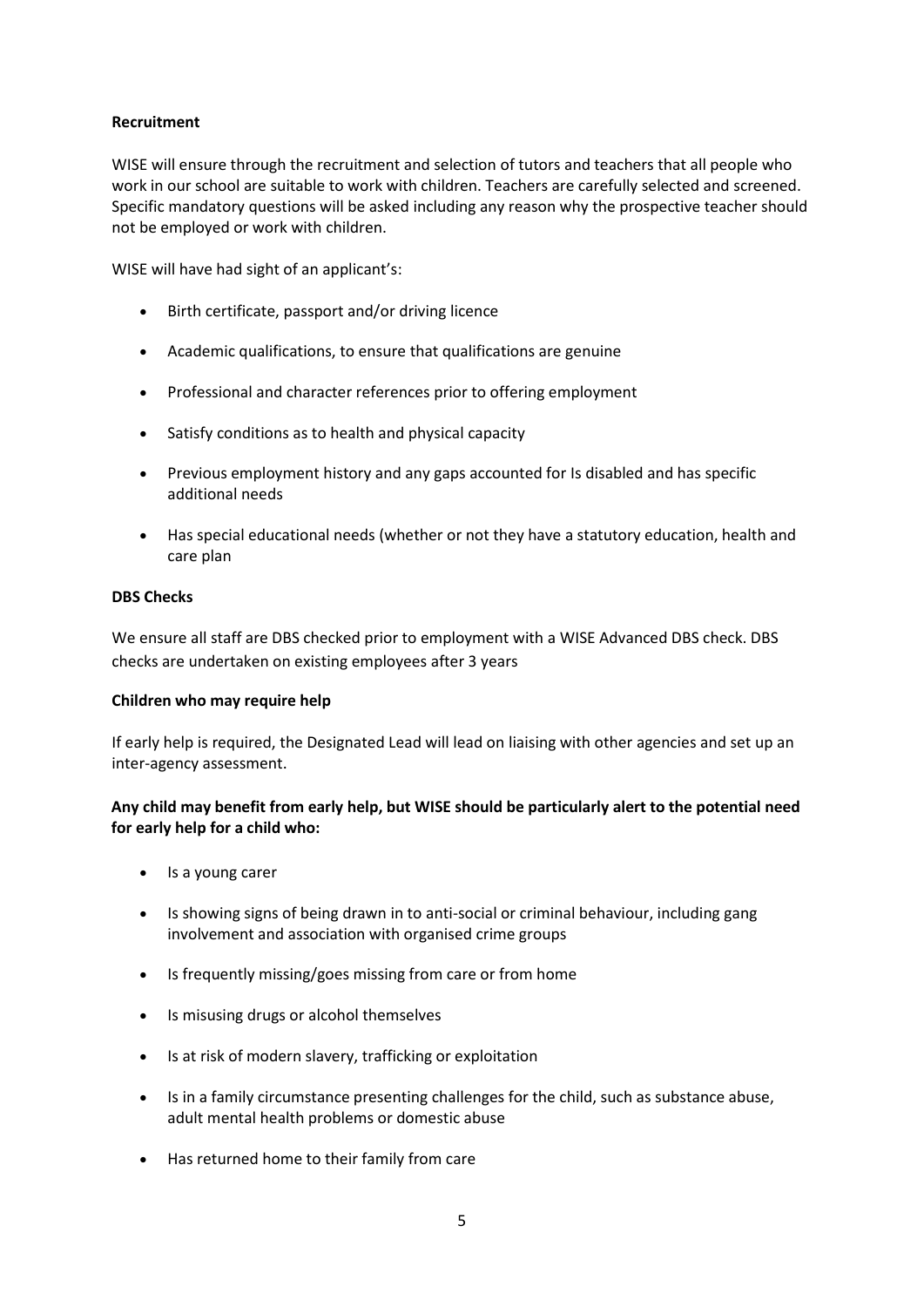- Is showing early signs of abuse and/or neglect
- Is at risk of being radicalised or exploit
- Is a privately fostered child

# **Abuse**

Surrey Safeguarding Children's Board define abuse as "a form of maltreatment of a child.'

Child abuse happens when a person – adult or child – harms a child or fails to act to prevent harm. It can be physical, sexual or emotional, but can also involve a lack of love, care and attention. Children who suffer abuse may struggle to find the words to speak out, so it's vital that anyone working with children or young people is vigilant for the signs of abuse.

Any physical or sexual abuse of a child or tutor is an offence unde[r UK law.](http://www.legislation.gov.uk/) If a tutor receives information about such abuse from the student or other person present, they should reassure the person that they can get assistance for them. It is the responsibility of the tutor to contact the Designated Lead and report what has been witnessed.

Children may be abused:

- In a family
- In an institution
- In a community setting
- By a stranger
- Online
- By an adult or adults
- By another child

#### **Physical Abuse**

**'Actual or risk of physical injury to a child or failure to prevent physical injury (or suffering) to a child, including deliberate poisoning, suffocation and factitious illness by proxy. This includes excessive punishment. ' SSCB 2018.**

#### **Symptoms:**

- Behaviour changes/wet bed/withdrawal/regression
- Finger marks
- Frequent unexplained injuries
- Broken bones
- Afraid of physical contact
- Cuts and grazes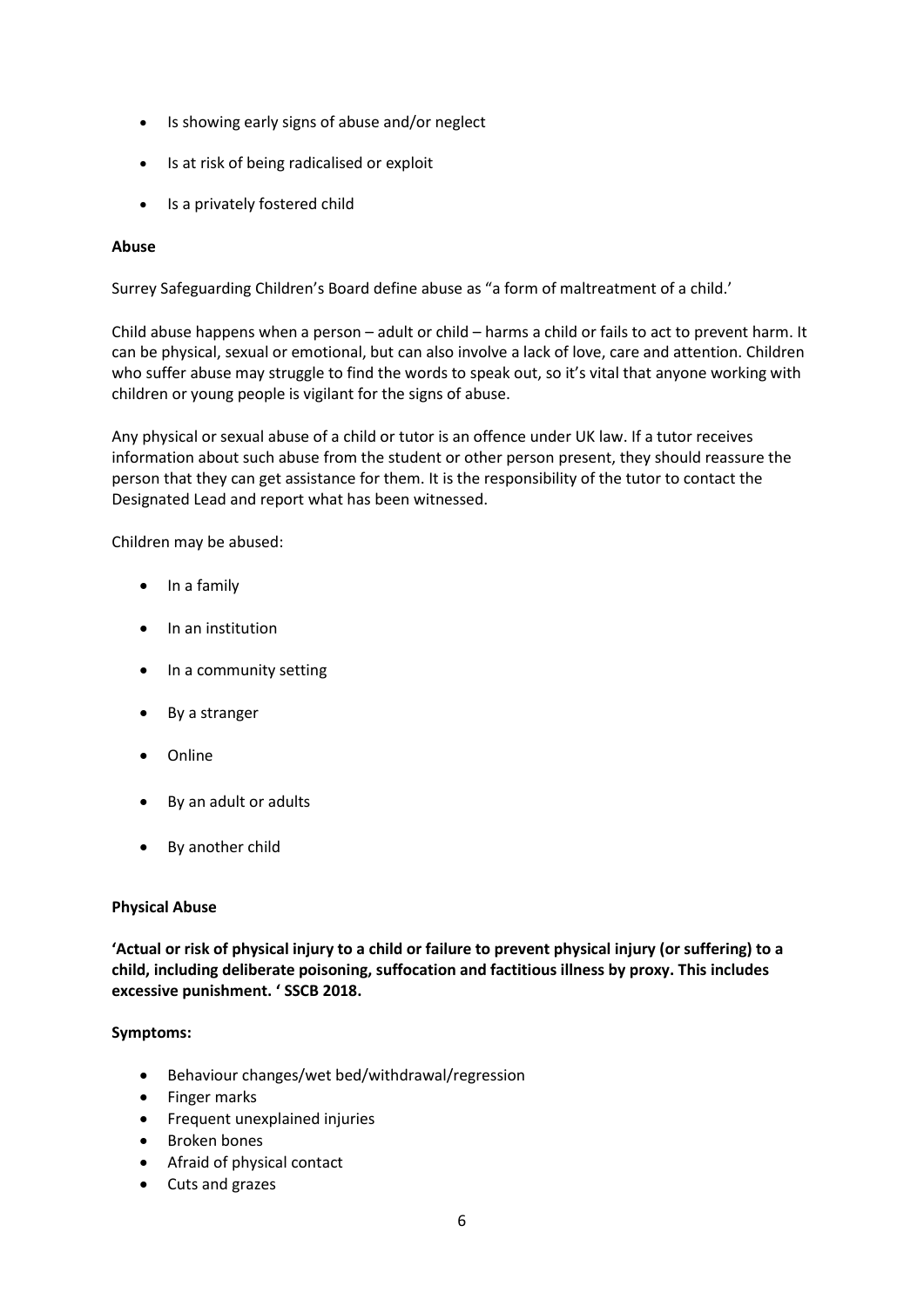- Violent behaviour during role play
- Cigarette burns
- Unwillingness to change clothes
- Cowering
- Aggressive language and use of threats
- **•** Bruising in unusual areas
- Changing explanation of injuries

## **Neglect**

# '**The persistent failure to meet a child's basic physical and or/psychological neds, likely to result in the serious impairment of the child's health or development.' SSCB 2018**

Teachers/tutors must be concerned if there is actual or risk of persistent or severe neglect of a child or the failure to protect a child from exposure to any kind of danger, including cold or starvation. Extreme failure to carry out important aspects of care, resulting in the significant impairment of the child's health or development, including failure to thrive.

## **Symptoms:**

- Not wanting to go home with parent or carer Lack of appropriate clothing
- Dirty
- Cold
- Complaining of body sores
- Hunger complaining of urine smells
- Unkempt hair
- No parental interest
- Not wanting to communicate
- Behaviour problems
- **•** Attention seeking
- Lack of respect
- Often in trouble police
- Bullying
- Use of bad language
- Always out at all hours
- Lack of confidence low self-esteem
- Stealing
- Jealousy
- Significantly underweight

# **Emotional Abuse**

# **'Persistent emotional maltreatment of a child such as to cause severe and adverse effects on the child's emotional development.' SSCB 2018**

Teachers/tutors must be aware of actual or if there is a risk of persistent emotional ill-treatment or rejection of a child. Emotional abuse has a severe adverse effect on the emotional and behavioural development of a child. It is important to remember that all abuse involves some emotional illtreatment.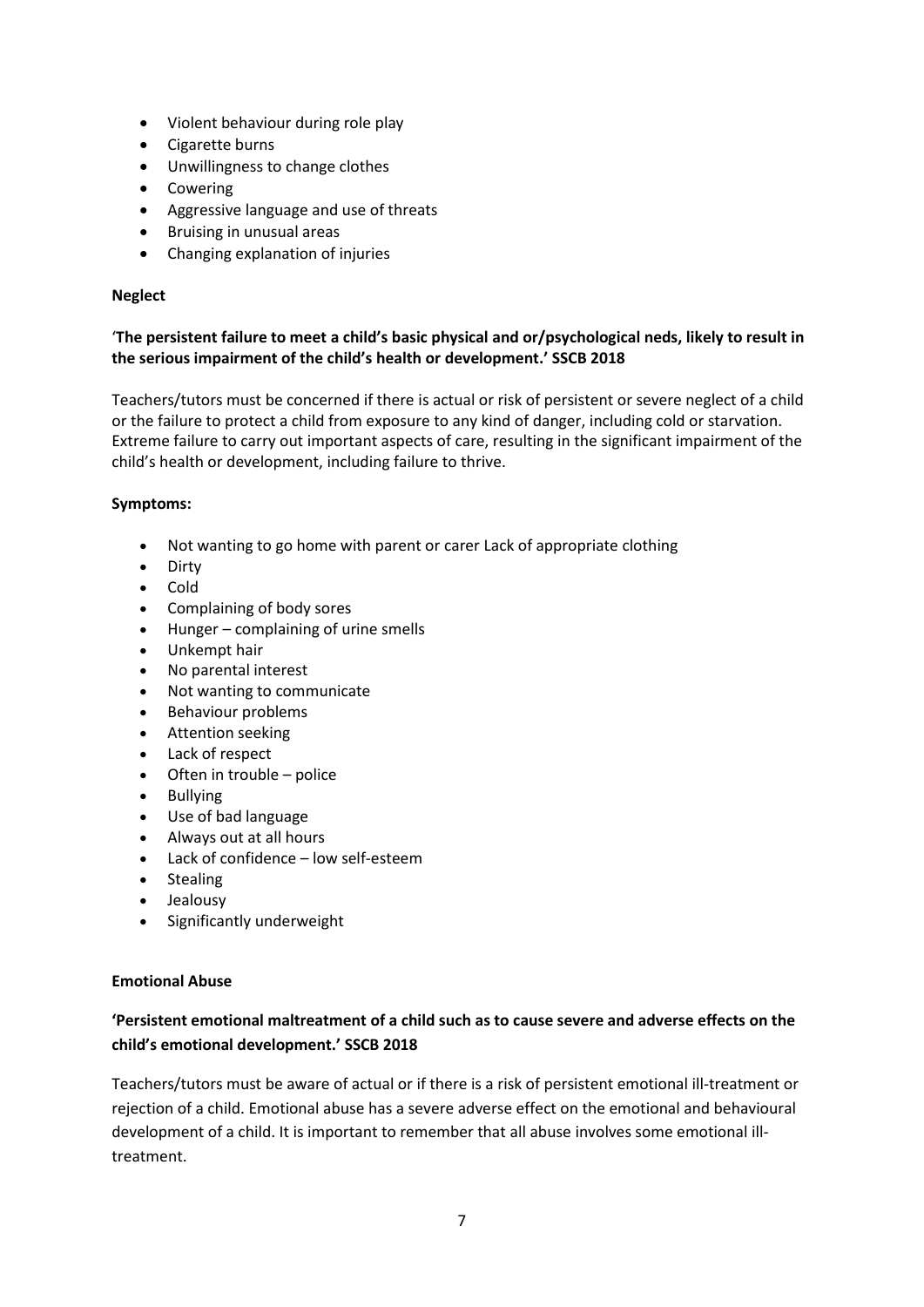# **Symptoms:**

- Crying
- Rocking
- Withdrawn
- Not wanting to socialise
- Cringing
- Bad behaviour
- Aggression
- Behaviour changes
- Bribery by parent
- Self-infliction
- Lack of confidence
- Attention seeking
- Isolation from peers unable to communicate
- Clingy
- Afraid of authoritative figures
- Treating others as you have been treated

#### **Sexual Abuse**

**'Actual or risk of sexual exploitation of a child or adolescent. The child may be dependent and/or developmentally immature. The involvement of dependent, immature children and adolescents in activities to which they are unable to give informed consent or that violate the social taboos of family roles. 'SSCB 2018**

Sexual abuse is often perpetrated by people who are known and trusted by the child. Children can be subject to child sexual exploitation.

#### **Symptoms:**

- Inappropriate behaviour language
- Withdrawn
- Change of behaviour
- $\bullet$  Role play
- Rejecting physical contact or demanding attention
- Rocking
- Physical evidence marks, bruising
- Knowledge
- Pain going to toilet, strong urine
- Stained underwear
- Bruising/marks near genital area
- Drawing inappropriate knowledge
- Relationships with other adults or children for example, being forward

#### **Peer on peer abuse**

Education settings are an important part of the inter-agency framework not only in terms of identifying, evaluating and referring concerns to Children's Services and the Police, but also in the assessment and management of risk that the child or young person may pose to themselves and others in the education setting. If one child or young person causes harm to another, this should not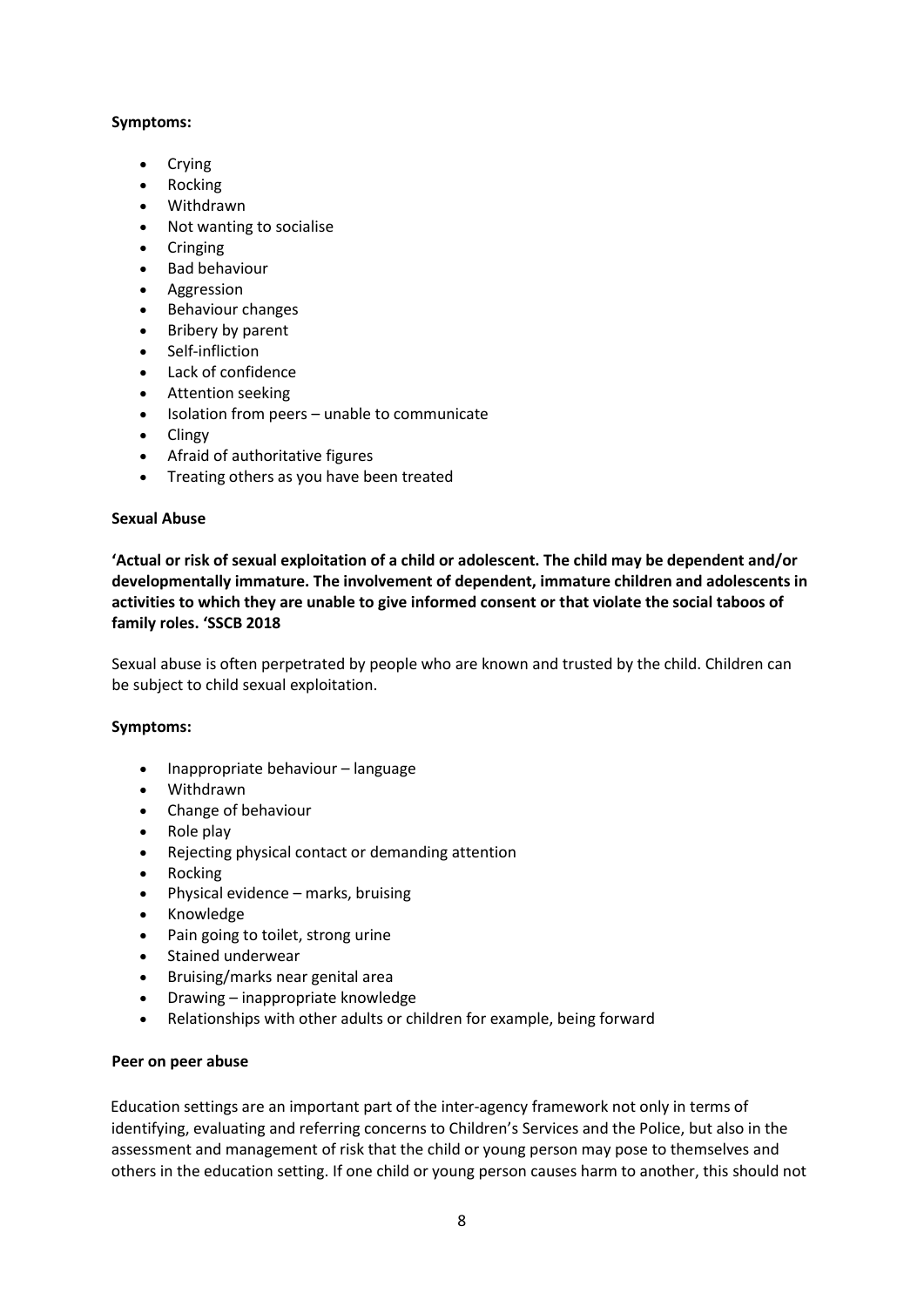necessarily be dealt with as abuse. When considering whether behaviour is abusive, it is important to consider:

- Whether there is a large difference in power (for example age, size, ability, development) between the young people concerned
- Whether the perpetrator has repeatedly tried to harm one or more other children;
- Whether there are concerns about the intention of the alleged perpetrator
- Peer on peer abuse can manifest itself in many ways. This is most likely to include, but may not be limited to
- Bullying (including cyberbullying)
- Physical abuse such as hitting, kicking, shaking, biting, hair pulling, or otherwise causing physical harm

Sexual violence and sexual harassment;

- Sexting (also known as youth produced sexual imagery
- Initiation/hazing type violence and rituals
- Youth produced sexual imagery, or the sharing of images and videos is unlawful to those under 18.

#### **Child Sexual Exploitation**

# **'Child sexual exploitation is a form of sexual abuse. It occurs where an individual or group takes advantage of an imbalance of power to coerce, manipulate or deceive a child or young person under the age of 18 into sexual activity.' SSCB 2018**

The victim may have been sexually exploited even if the sexual activity appears consensual. It can occur through use of technology.

#### **Child Criminal Exploitation**

Children are at risk by gang activity, through participation in and victims of, gang violence. Children are vulnerable to recruitment into gangs and is a typical feature of "county Lines." This is serious organised crime such as carrying drugs and money.

#### **Modern Day Slavery**

It is estimated there are 21-70 million people being used and it refers to "human trafficking." Modern Day Slavery Act 2015 sets out offences of slavery, servitude and forced labour as being an offence.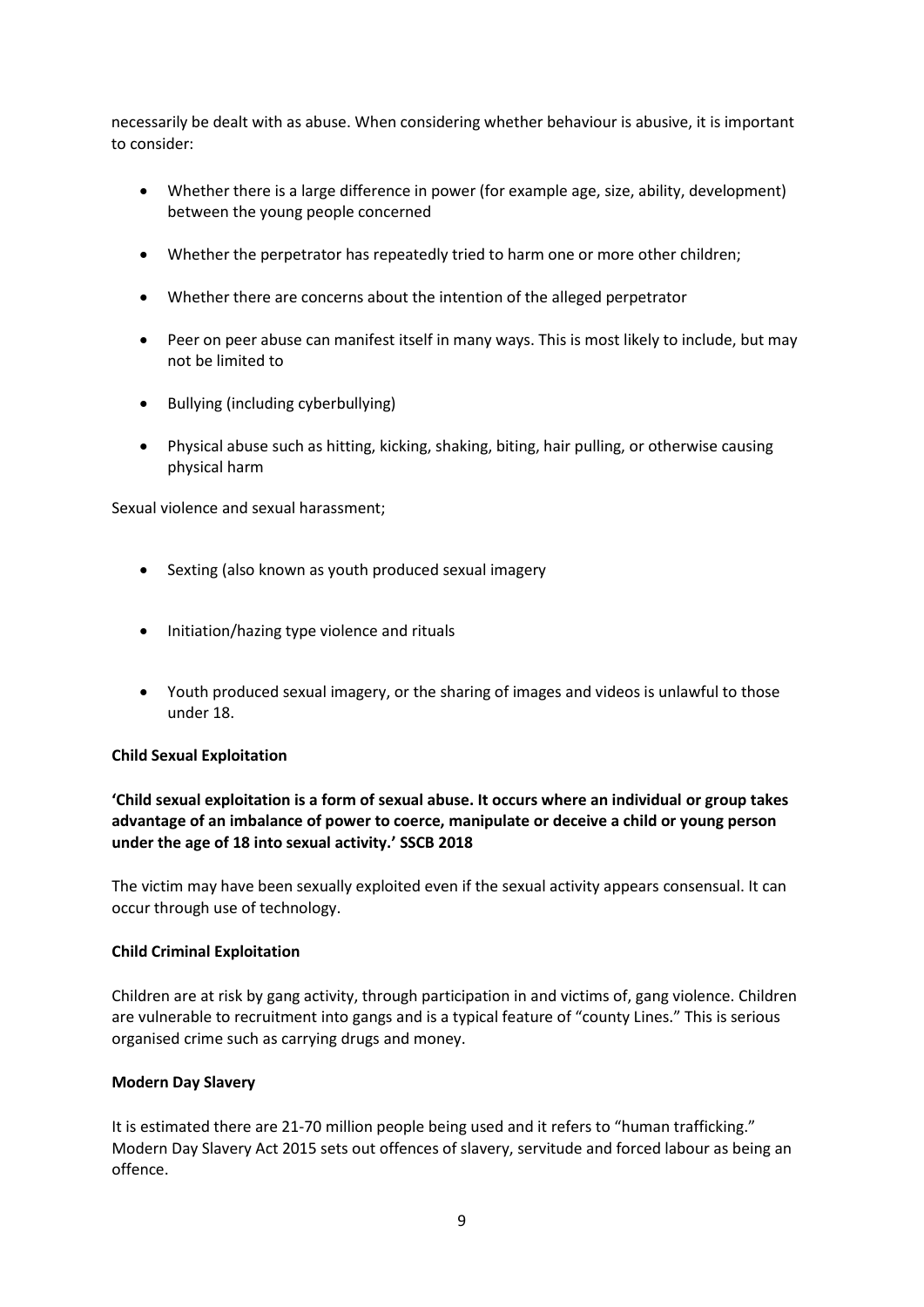#### **Honour Based Violence**

A collection of practices, which are used to control behaviour within families or other social groups to protect perceived cultural and religious beliefs and/or honour.

Violence can occur when perpetrators perceive that a relative has shamed the family and/or community by breaking the honour code.

It is considered a violation of human rights and may be a form of domestic/sexual abuse.

## **Forced Marriage**

Forcing or coercing a person into a marriage is a crime. Coercion may include, physical, psychological, financial, sexual and emotional pressure. It may also involve physical or sexual violence and abuse.

## **Children with special educational needs and disabilities:**

Additional barriers can exist when recognising abuse and neglect in this group of children.

This can include:

- Assumptions that indicators of possible abuse such as behaviour, mood and injury relate to the child's impairment without further exploration
- Assumptions that children with SEN and disabilities can be disproportionally impacted by things like bullying - without outwardly showing any signs
- Communication barriers and difficulties
- Reluctance to challenge carers, (professionals may overly empathise with carers because of the perceived stress of caring for a disabled child)
- Disabled children often rely on a wide network of carers to meet their basic needs and therefore the potential risk of exposure to abusive behaviour can be increased
- A disabled child's understanding of abuse
- Lack of choice/participation
- Isolation

#### **Female Genital Mutilation**

Female genital mutilation (FGM) is illegal. It is a form of child abuse and violence against women. A mandatory reporting duty requires teachers to report 'known' cases of FGM in under 18's to the police immediately. It does not go via the DSL but they should be informed.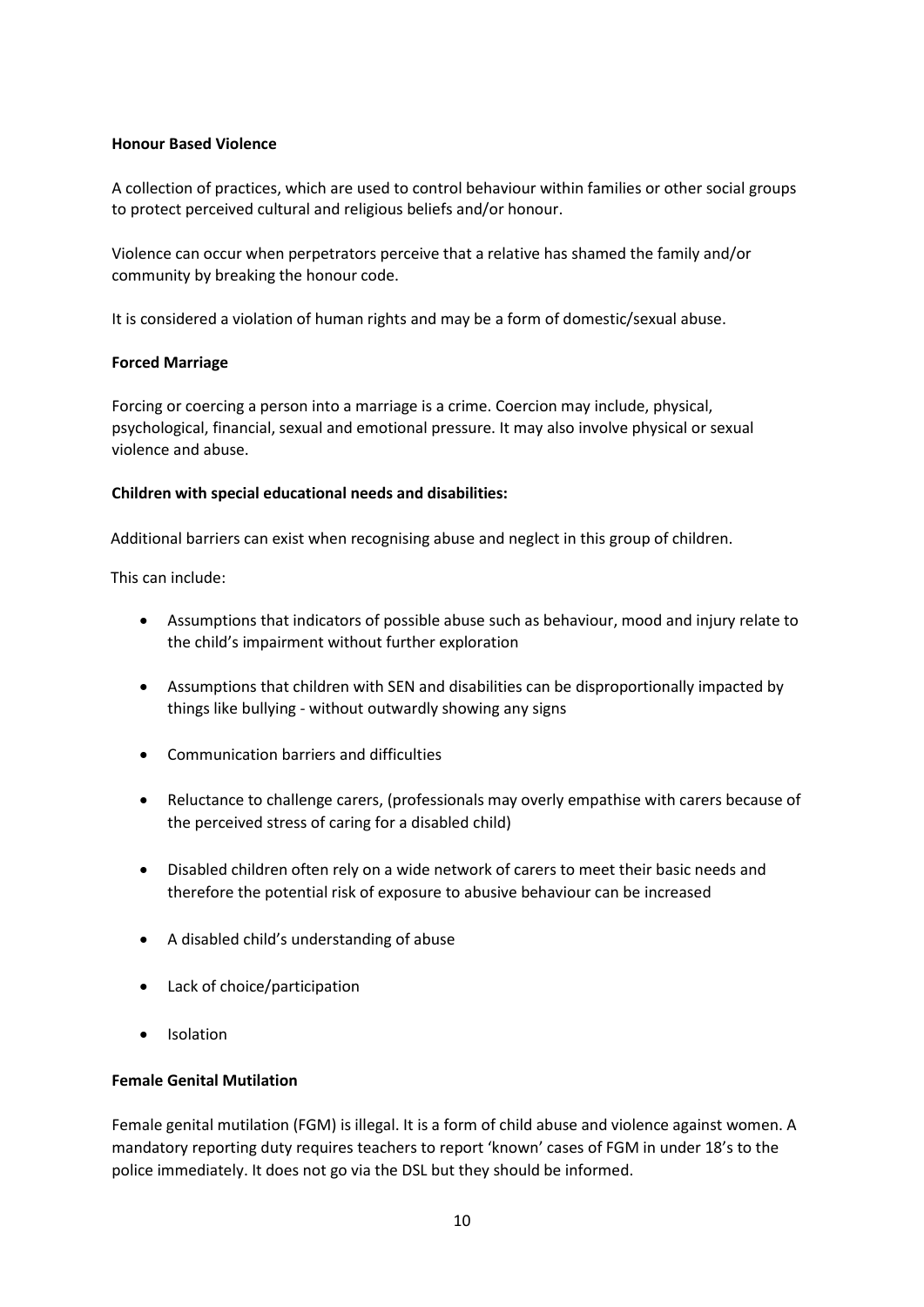## **Prevent**

The Prevent Designated Lead is Amanda Thorogood. Her details are at the end of the document. Staff receive training on the Prevent agenda. They have the knowledge and confidence to identify children at risk of being drawn into terrorism, and to challenge extremist ideas which can be used to legitimise terrorism and are shared by terrorist groups. If a member of the school staff, volunteer, visitor or other member of the school community has any concerns over views or opinions expressed they should report these to the Designated Lead.

# **On line safety**

Under 18's should not be left with any internet device whereby they can access adult sites.

## **Missing Child**

A child that goes missing could potentially be at risk of abuse or neglect. This is taken seriously. Should this happen:

- Inform the Designated Safeguarding Lead
- She will inform the parent/guardian and Managing Director (Liz Denham)
- She will notify the Police and take advice
- All relevant authorities will be notified when it is deemed necessary

#### **Dealing with a disclosure**

All staff will have safeguarding training so if a child discloses that he or she has been abused in some way, the member of staff will know it is their responsibility to:

- Listen to what is being said without displaying shock or disbelief, accept what is being said
- Allow the child to talk freely
- Reassure the child, but not make promises which it might not be possible to keep
- Never promise a child that they will not tell anyone as this may ultimately not be in the best interests of the child.
- Reassure him or her that what has happened is not his or her fault
- Stress that it was the right thing to tell
- Listen, only asking questions when necessary to clarify
- Not criticise the alleged perpetrator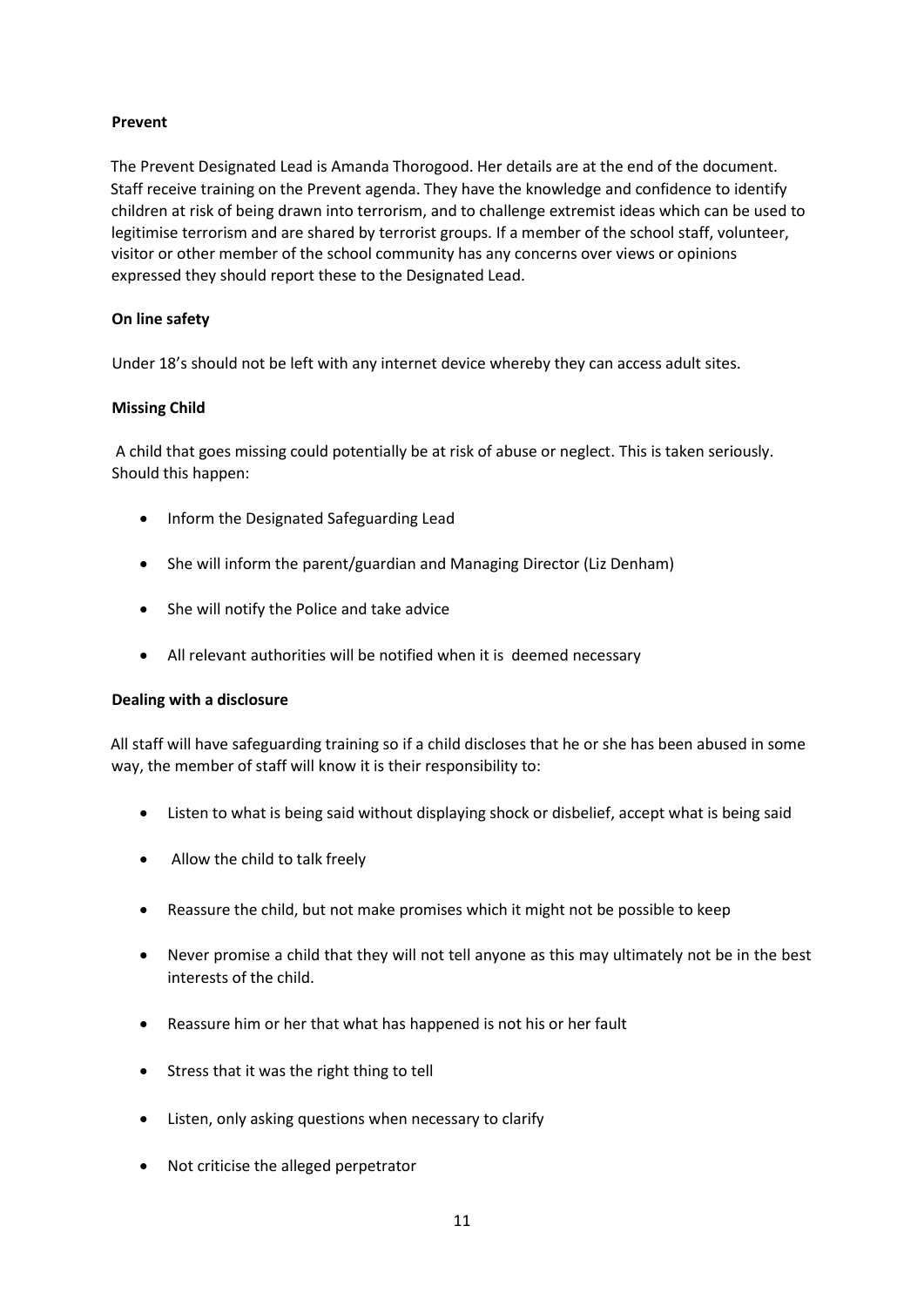- Explain what must be done next and who has to be told
- Make an accurate signed written record (see Record Keeping)
- Pass the information to the Designated Senior Person without delay

## **Record Keeping**

All practitioners should be confident of the processing conditions under the Data Protection Act 2018 and the General Data Protection Regulation (GDPR) which allow them to store and share information for the police and social services, including information which is sensitive and personal, and should be treated as 'special category personal data'.

If any of the symptoms above are noticed and there are concerns then this should be discussed with Rowan Johnson and then all concerns, discussions and decisions made and the reasons for those decisions should be recorded in writing.

If in doubt about recording requirements staff should discuss misunderstandings with Rowan Johnson.

When a child has made a disclosure, the teacher must:

- Record on paper as soon as possible the conversation. Record the date, time, place and any noticeable non-verbal behaviour and the words used by the child. This is handwritten and not typed.
- Use the school record of concern sheet which is kept in the safeguarding file and labelled under record of concern. It is obtained from Rowan Johnson or the office manager
- Draw a diagram to indicate the position of any injuries
- Record statements and observations rather than interpretations or assumptions

All records need to be given to the Designated Safeguarding Lead promptly. The Record of Concern form and additional details will be recorded No copies should be retained by the member of staff or volunteer.

The Designated Safeguarding Lead will ensure that all safeguarding records are managed in accordance with the Education (Pupil Information) (England) Regulations 2005. Reports will be kept in a secure location with access restricted to safeguarding leads.

You should be informed by the DSL what has happened. If you do not receive this information seek it out or contact MASH if you are concerned.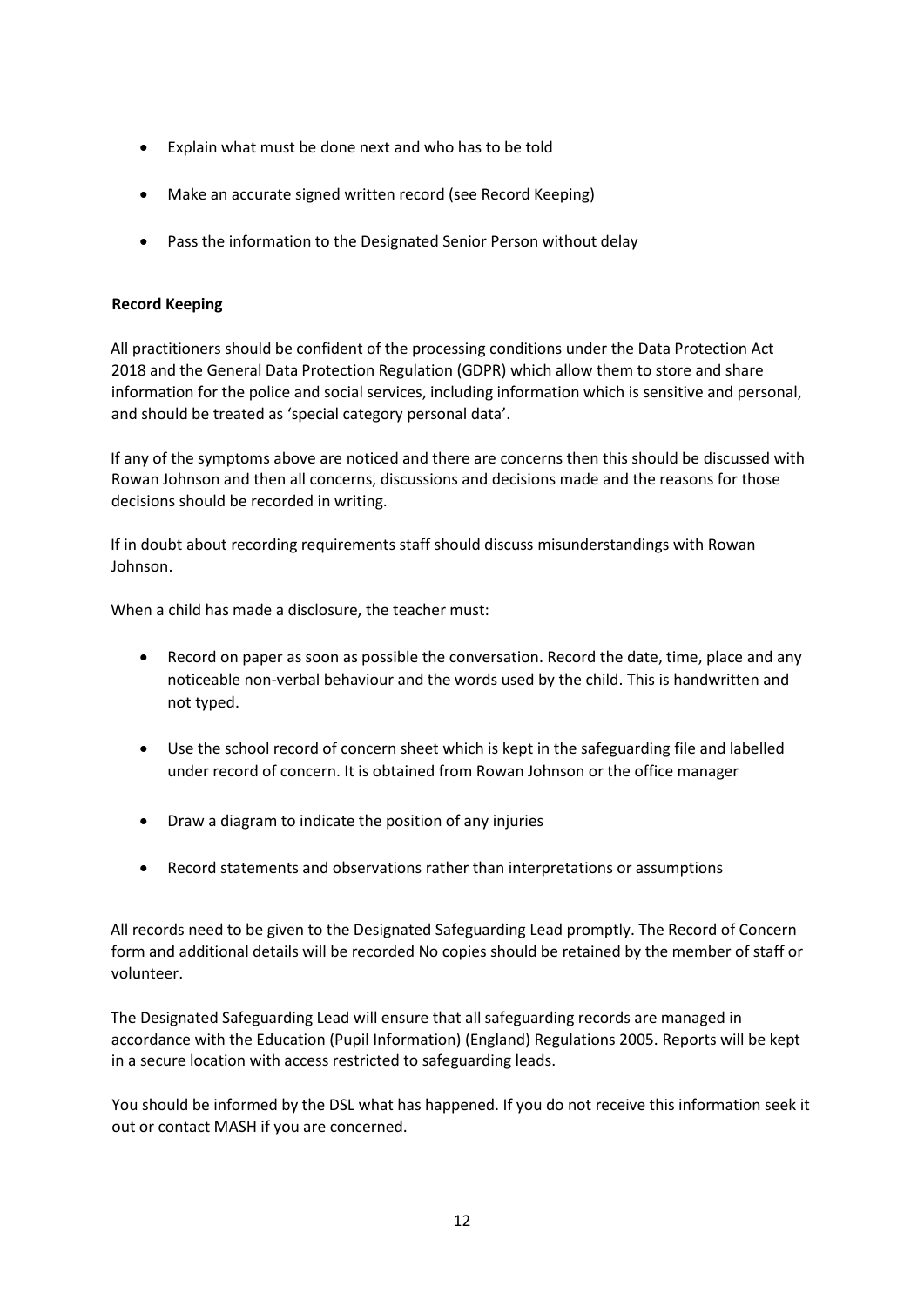#### **Photographing children**

We will not allow images of pupils to be used on school websites, publicity, or press releases, without express permission from the parent, and if we do obtain such permission, we will not identify individual children by name. Permission is sought using the photo consent form.

#### **Confidentiality and Information Sharing**

The school, and all members of staff at the school, will ensure that all data about pupils is handled in accordance with the requirements of the law, and any national and local guidance. Any member of staff, who has access to sensitive information about a child or the child's family must take all reasonable steps to ensure that such information is only disclosed to those people who need to know.

## **Implementation monitoring and review**

All adults can see the Safeguarding and Child Protection Policy on shared WISE documents or a hard copy will be kept in reception. Adults will be asked to sign to say that they have read and agree to follow its procedures. It will be introduced to new staff on their induction and discussed at staff meetings. Safeguarding and child Protection will be a regular agenda item at staff meetings. It will be reviewed annually by the directors of WISE. Compliance of the policy will be monitored by the designated safeguarding lead.

#### **Safeguarding Children: Whistle Blowing**

Staff must acknowledge their individual responsibility to bring matters of concern to the attention of the designated lead. Although this can be difficult this is particularly important where the welfare of children may be at risk. The teacher may be the first to recognise that something is wrong but may not feel able to express their concerns because of disloyalty. These feelings must never result in a child or young person continuing to be unnecessarily at risk. This is a mandatory and disciplinary breach if abuse is known. It is often the most vulnerable children or young people who are targeted. These children need someone to safeguard their welfare.

#### *Don't think what if I'm wrong - think what if I'm right*

#### **Reasons for whistleblowing**

There is no negative impact on whistleblowing. Everyone has a responsibility for raising concerns about unacceptable practice or behaviour to:

- Prevent the problem worsening or widening
- Protect or reduce risks to others
- Prevent becoming implicated yourself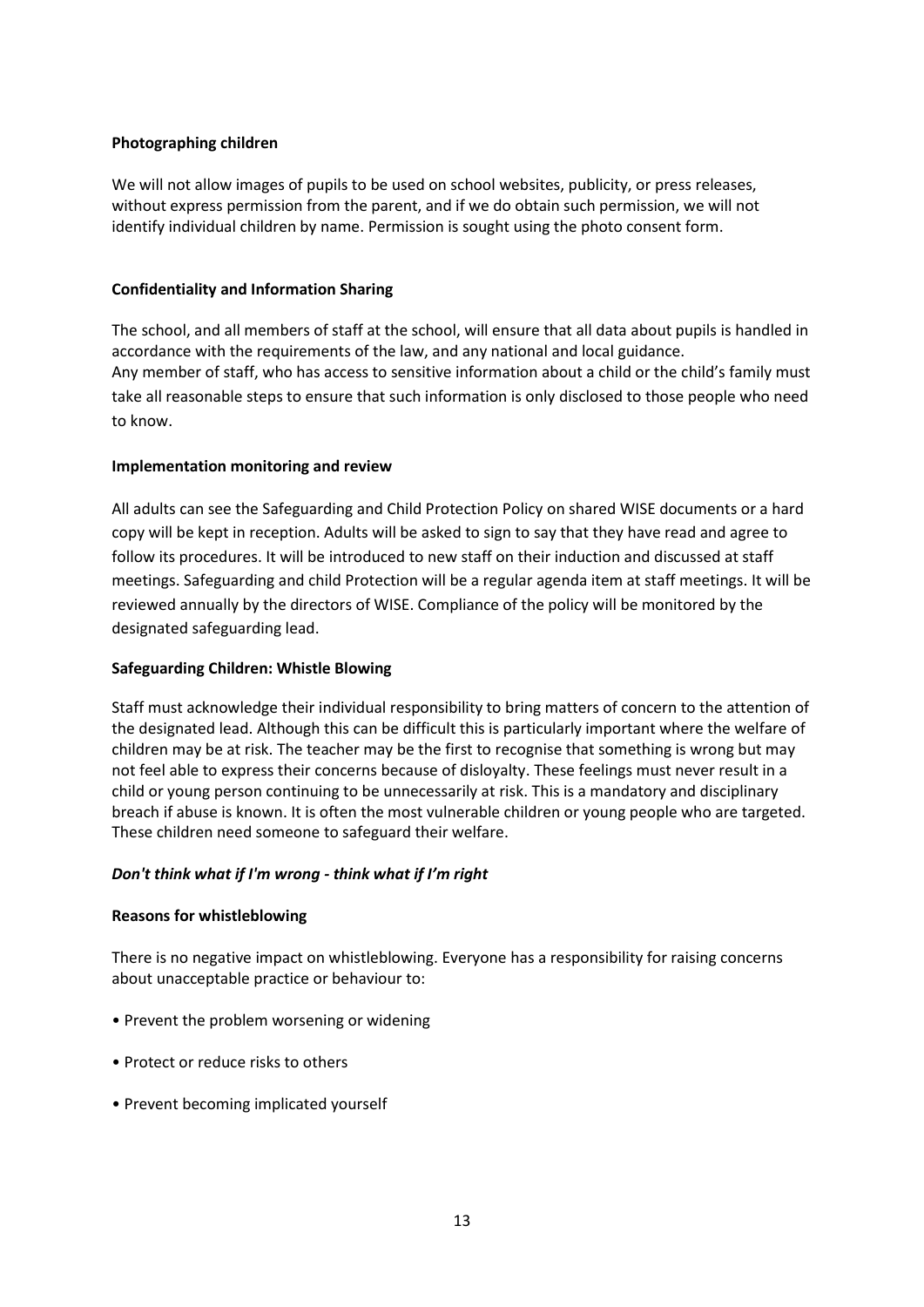#### **What stops people from whistleblowing**

- Starting a chain of events, which spirals
- Disrupting the work or project
- Fear of getting it wrong
- Fear of repercussions or damaging careers
- Fear of not being believed

#### **How to raise a concern**

If symptoms of abuse are observed or there are, suspicions and uneasiness then it must be reported as soon as possible to the designated lead. The earlier a concern is expressed the easier and sooner action can be taken

•Define accurately the concern in writing using the record of concern in the safeguarding file , outlining the background and history, giving names, dates and places

#### **Steps**

- Make an initial record of the information related to the concern
- Report it to Rowan Johnson immediately
- The DSL will consider if there is a requirement for immediate medical intervention, however urgent medical attention should not be delayed if the DSL is not immediately available
- Make an accurate record (which may be used in any subsequent court proceedings) as soon as possible and within 24 hours of the occurrence, of all that has happened, including details of the case
- The records must be signed and dated by the author or / equivalent on electronic based records
- In the absence of the DSL or their Deputy, you must be prepared to refer directly to MASH (and the police if appropriate) if there is the potential for immediate significant harm

#### **What happens next**

- You should be given information on the nature and progress of any enquiries
- WISE has a responsibility to protect you from harassment or victimisation
- No action will be taken against you if the concern proves to be unfounded and was raised in good faith.
- Malicious allegations may be considered as a disciplinary offence